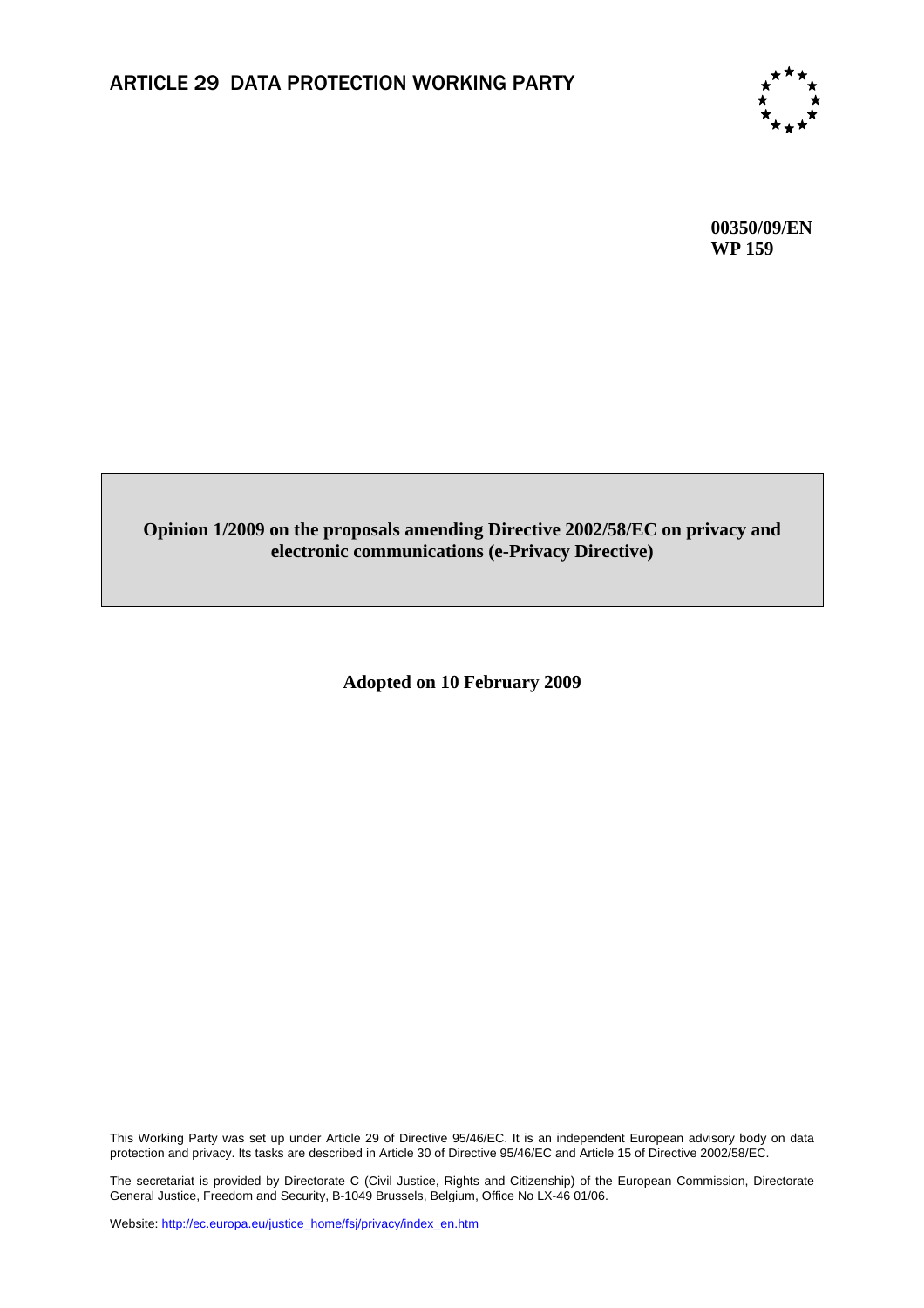## **Table of Contents**

| 1. |      |  |
|----|------|--|
| 2. |      |  |
|    | 2.1. |  |
|    | 2.2. |  |
| 3. |      |  |
|    | 3.1. |  |
| 4. |      |  |
| 5. |      |  |
| 6. |      |  |
| 7. |      |  |
| 8. |      |  |
| 9. |      |  |
|    |      |  |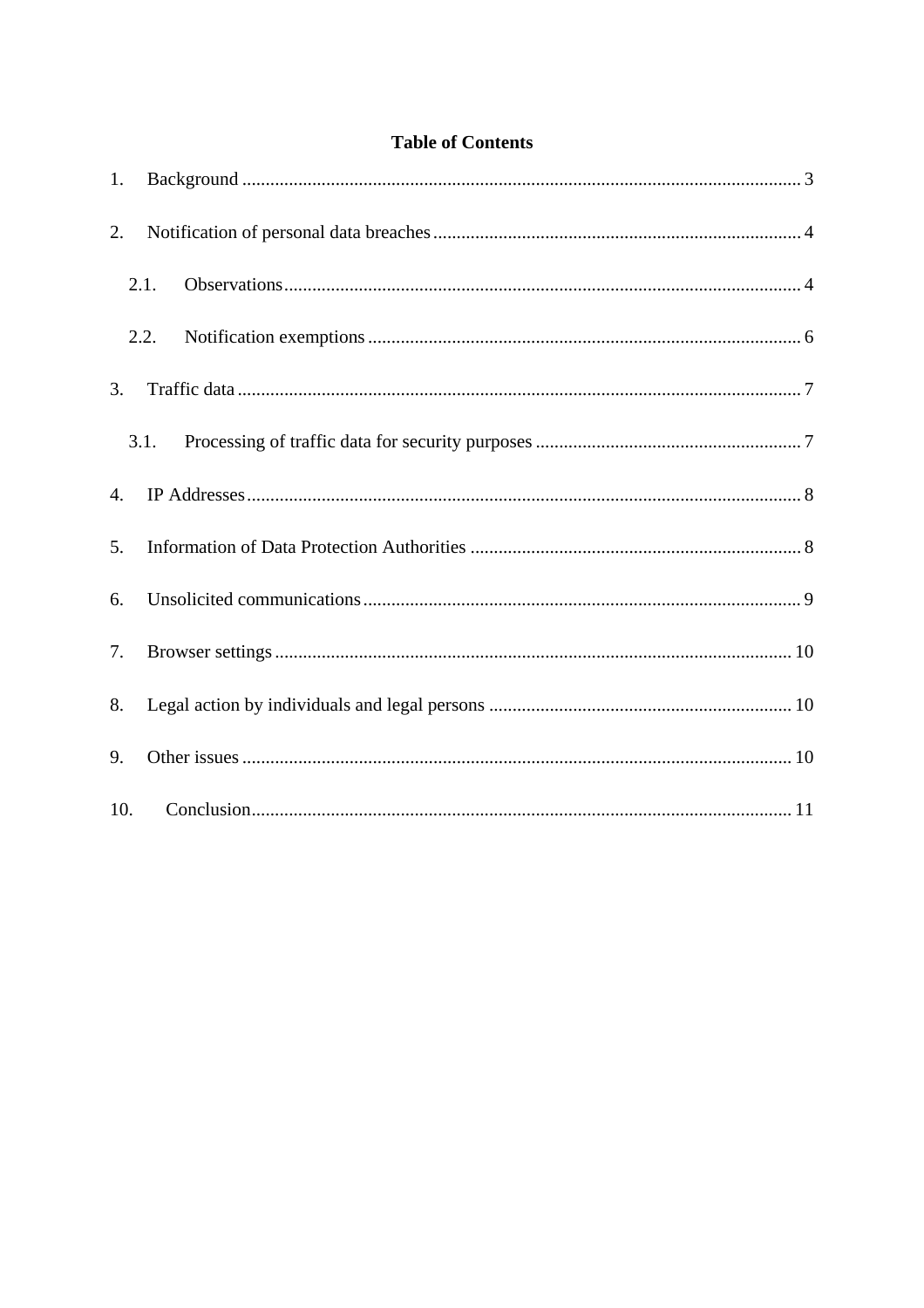## **THE WORKING PARTY ON THE PROTECTION OF INDIVIDUALS WITH REGARD TO THE PROCESSING OF PERSONAL DATA**

set up by Directive 95/46/EC of the European Parliament and of the Council of 24 October  $1995^1$ ,

having regard to Articles 29, 30(1)(a) and 30(3) of that Directive, and Article 15(3) of Directive 2002/58/EC of the European Parliament and of the Council of 12 July 2002,

having regard to Article 255 of the EC Treaty and to Regulation (EC) no. 1049/2001 of the European Parliament and of the Council of 30 May 2001 regarding public access to European Parliament, Council and Commission documents,

having regard to its Rules of Procedure

## <span id="page-2-0"></span>**HAS ADOPTED THE PRESENT DOCUMENT:**

#### **1. BACKGROUND**

On 13 November 2007, the Commission adopted a Proposal for a Directive ("the Proposal") amending the Directive 2002/58/EC (ePrivacy Directive) concerning the processing of personal data and the protection of privacy in the electronic communications sector and the f Directive 2002/21/EC (Framework Directive).

In its first reading, on 24 September 2008, the European Parliament adopted amendments to the Proposal ("the Parliament's Amendments"), that were commented on 6 November 2008 by the European Commission in COM(2008)723 final ("the Commission's Comments").

Then, on 27 November 2008, the Council of the European Union reached a political agreement ("the Council's Agreement").

The Article 29 Working Party wishes to comment on the Parliament's Amendments, on the Commission's Comments and on the Council's Agreement.

The Working Party recalls that it has already adopted two Opinions on the proposals amending the EU's regulatory framework for electronic communications networks and services (Opinion 8/2006 adopted on 26 September  $2006<sup>2</sup>$  and Opinion 2/2008 adopted on 15 May  $2008^3$ ).

Though the Working Party is pleased that some of its previous recommendations were taken into account, it wishes to underline some essential concerns related to the issues raised after the first reading at the Parliament and at the Council; the Working Party does not repeat all the points made in its previous opinions, which still remain valid.

 $\frac{1}{1}$ Official Journal L281 of 23/11/1995, p. 31,

http://europa.eu.int/comm/internal\_market/en/media/dataprot/index.htm <sup>2</sup>

 $\frac{h_{\text{t}}}{2}$  http://ec.europa.eu/justice\_home/fsj/privacy/docs/wpdocs/2006/wp126\_en.pdf

http://ec.europa.eu/justice\_home/fsj/privacy/docs/wpdocs/2008/wp150\_en.pdf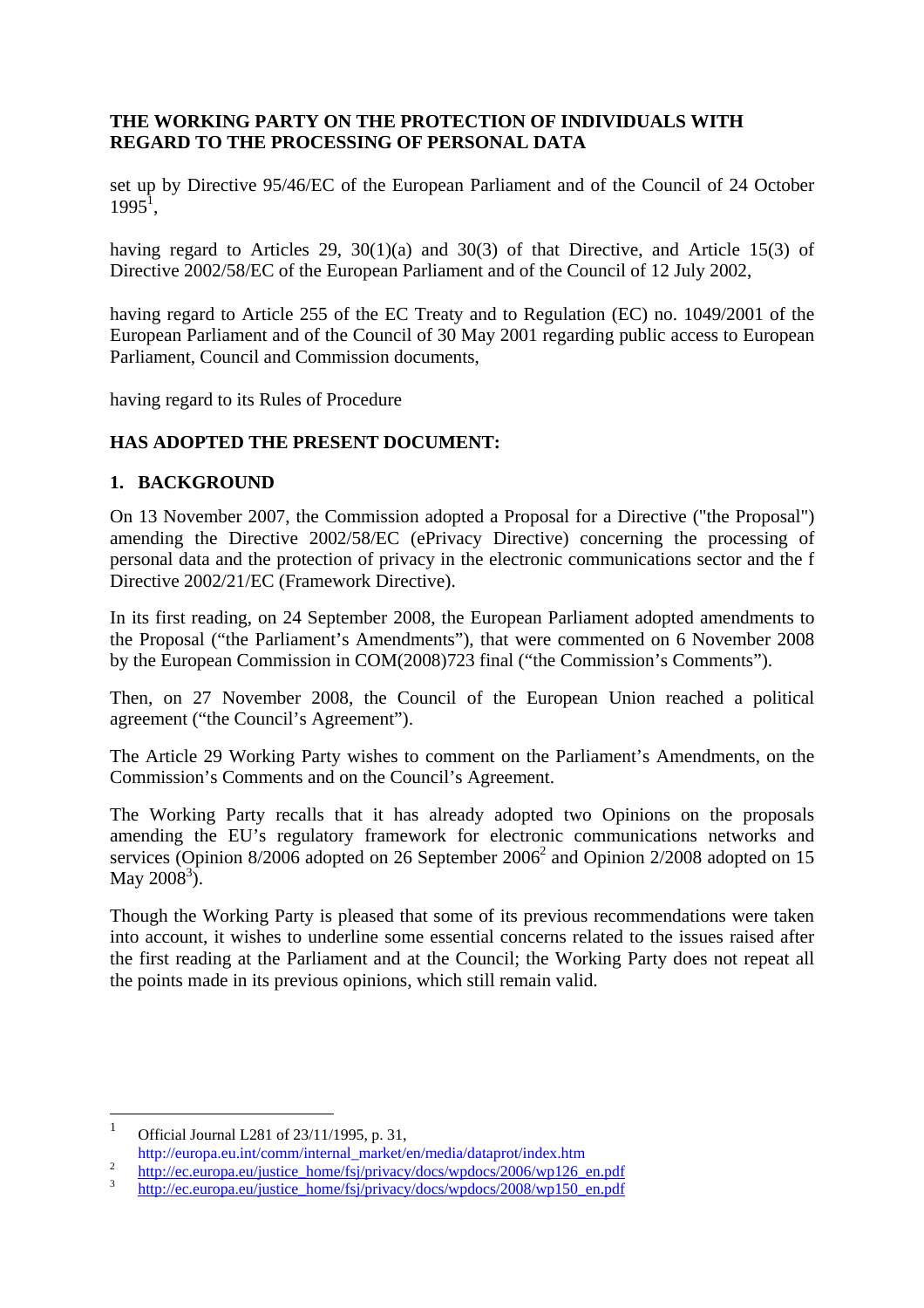## <span id="page-3-1"></span><span id="page-3-0"></span>**2. NOTIFICATION OF PERSONAL DATA BREACHES**

#### **2.1. Observations**

1

The Working Party fully supports the proposed strengthening of Article 4 of the ePrivacy Directive by requiring providers of publicly available communication services to notify security breaches. Breach notifications may become an important tool for Data Protection Authorities to increase focus and effectiveness when enforcing the obligation of service providers to take appropriate security measures.

In general, the Working Party recommends the following approach to the issue of personal data breach notifications:

- the competent national regulatory authority is informed whenever there is a risk of adverse effects<sup>4</sup> to individuals' privacy and data protection;
- it is essential that affected users are informed immediately by the service providers in those cases where the security breach is likely to lead to adverse effects<sup>5</sup> to individuals' privacy and data protection, notwithstanding the possibility for the competent national regulatory authority to disclose publicly information about the breach and to force the service provider to disclose information about the breach;
- each service provider should maintain records<sup>6</sup> of all personal data breaches.

The Working Party also observes that the three proposals (by the Parliament, the Commission and the Council) adopt substantially different approaches to the issue of security and personal data breaches, especially when considering:

- the scope of the obligation (which extends to information society services in the Parliament's Amendments and is limited to publicly available electronic communications services for the Council and the Commission); the Working Party strongly supports an extension of the scope of the obligation to Information Society Services;
- the entity on which rests the decision to notify individuals (it is the competent authority for the Parliament and the Commission and it is the service provider for the Council);
- the types of breaches to be notified (all breaches in the Parliament's Proposal and in the Commission's Comments and only serious breaches in the Council's Agreement);
- and the persons who may be notified (subscribers or individuals for the Parliament and the Commission but only subscribers for the Council).

<sup>4</sup> The risk of adverse effects should be assessed taking into consideration elements such as the amount of data affected by the breach, their nature, the impact of the breach on an individual, for instance, identity theft, financial loss, loss of business or employment opportunities, or a combination of these or other similar circumstances. The qualitative and quantitative criteria for assessing the impact of adverse effects will need to be defined precisely during the commitology procedure, taking into account that it is important not to flood authorities with minor cases and not to alarm individuals unnecessarily.

 $\frac{6}{100}$  http://ec.europa.eu/justice\_home/fsj/privacy/docs/wpdocs/2006/wp126\_en.pdf

the format of those records should be standardised to ensure that the records are auditable by the competent national regulatory authority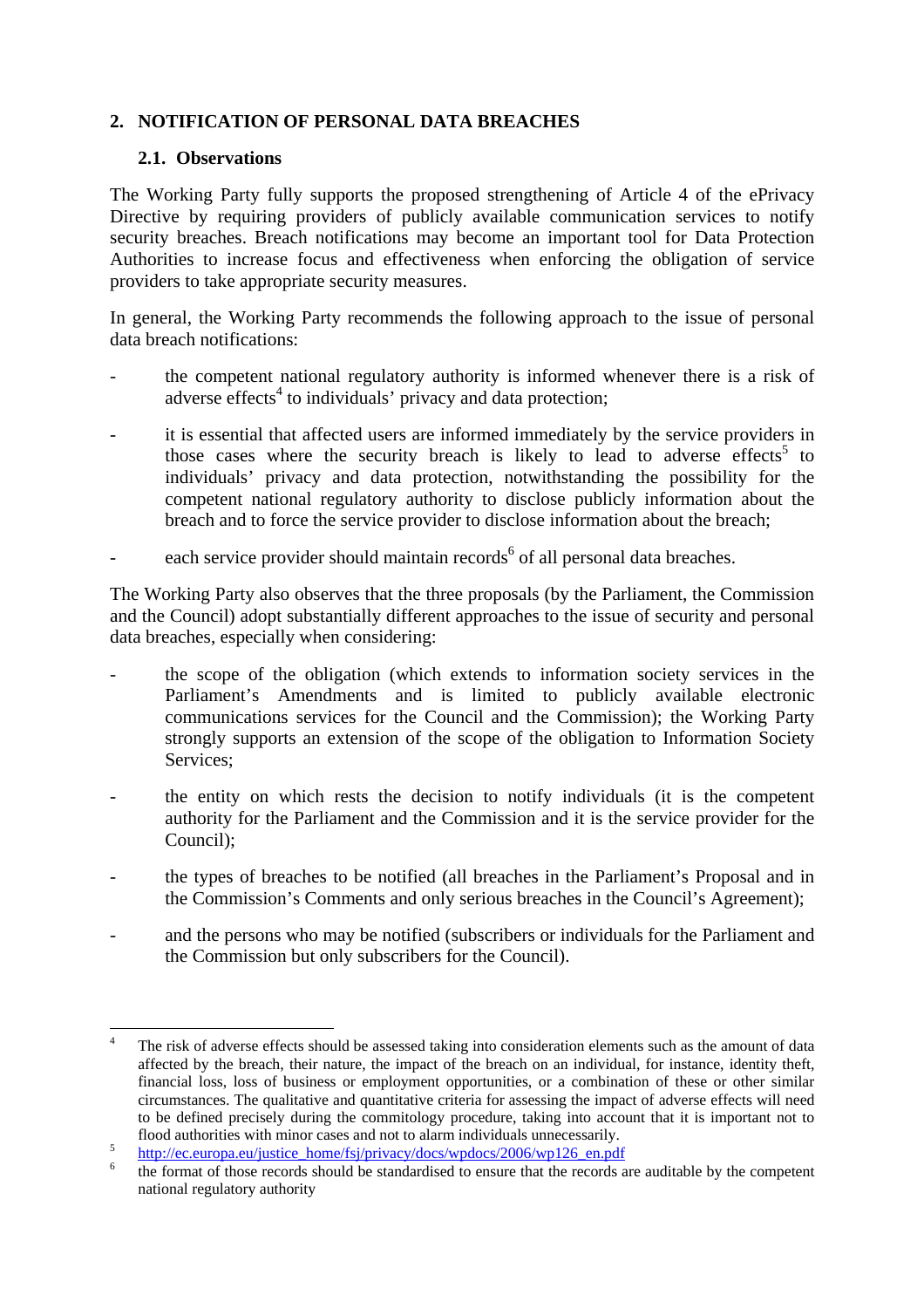### **Scope of the notification: Information Society Services**

The Working Party strongly supports Amendments 187/rev and 184 of the Parliament's Amendments. **An extension of personal data breach notifications to Information Society Services is necessary given the ever increasing role these services play in the daily lives of European citizens,** and the increasing amounts of personal data processed by these services. Online transactions including access to e-banking services, private sector medical records and online shopping are few examples of services that may be subject to personal data breaches causing significant risks to a large number of European citizens. Limiting the scope of these obligations to publicly available electronic communications services would only affect a very limited number of stakeholders and thus would significantly reduce the impact of personal data breach notifications as a means to protect individuals against risks such as identity theft, financial loss, loss of business or employment opportunities and physical harm.

Therefore, the Working Party deeply regrets that this proposal was not backed by the Commission and by the Council and it recalls that some provisions of the ePrivacy Directive already apply beyond the strict scope of electronic communication services<sup>7</sup>.

#### **Responsibility and criteria for notification**

1

The relevant service providers should be responsible for assessing the risks created by personal data breaches; they are in the best position to determine without delay whether affected persons should be notified, based on the assessment rules set by the authorities. **Notwithstanding their obligation to notify the competent national regulatory authorities of all breaches whenever there is a risk of adverse effects, service providers should determine if notification to subscribers or individuals is required. To ensure that accurate and relevant information is provided to the public, the competent national regulatory authorities may decide to disclose the breach publicly, whenever it is deemed necessary, and may force the service provider to disclose information about the breach.**

Since notification will be carried out by the service provider, **it is essential that the Directive provides safeguards to ensure that breaches were not concealed**, that the assessment of the breach was correctly carried out, and that individuals were notified whenever it was required.

**The authorities will be notified in a larger number of cases so they can be in a position to exercise supervision over the process of notification to individuals by service providers.** The format of the notification should be harmonised on a European level and should include objective and clear criteria that assist in assessing the impact of the adverse effects caused by the breach. In addition, the competent national regulatory authority should check if the assessment of the breach was correctly carried out by the service provider, and if appropriate measures were taken following the personal data breach. Finally, **to prevent the concealing of breaches it is essential that the Directive provides the competent national regulatory authority with the power to impose punitive financial sanctions (penalties)**<sup>8</sup>  **in cases** 

<sup>7</sup> Certain provisions of the ePrivacy Directive such as Article 5(3)(cookies and spyware) and Article 13 (unsolicited communications) are already general provisions which are applicable not only to the electronic communication services.

This possible extension beyond the strict scope of publicly available electronic communications services is also envisaged in other situations, because the Commission proposed to extend the scope of application of Article 5(3) to cover cases when cookies and spyware are delivered through media such as CD-ROMs or USB keys, which are not publicly available electronic communications services.

The Working Party takes note that such provisions were proposed by the Parliament, the Commission and the Council in a new article 15a (1)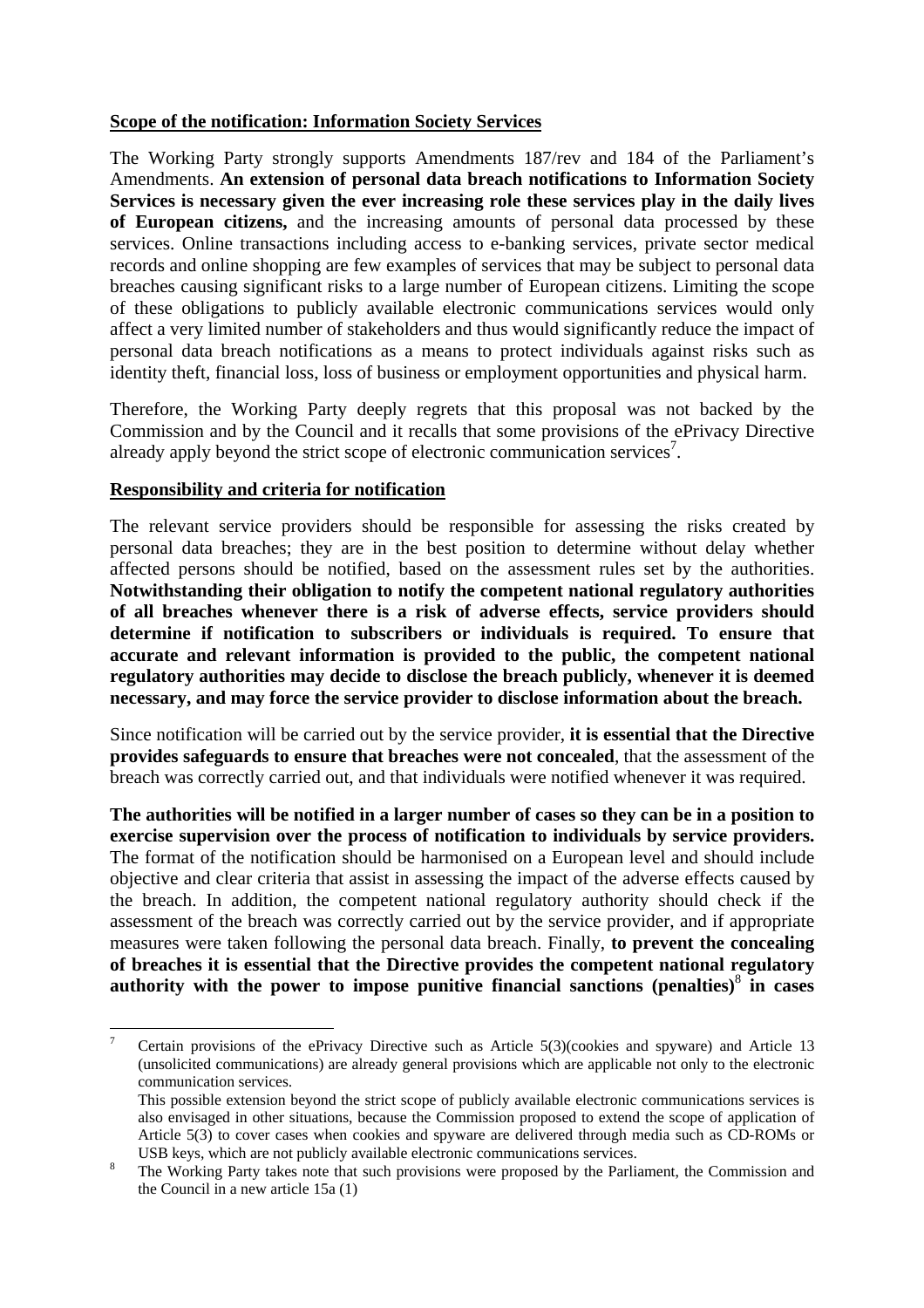**where a service provider fails to report or incorrectly reports the personal data breaches to the individuals and or the NRA.** 

#### **The types of breaches to be notified to individuals: the notion of adverse effects**

The Working Party welcomes the introduction of a new definition of "personal data breach" in Article  $2^9$ , as proposed in the Commission's Comments<sup>10</sup>.

However, the Working Party observes that the three proposals use a different wording to qualify when breaches should be notified to data subjects. Therefore, **the Working Party recommends that security breaches should be notified to data subjects when they may lead to adverse effects to individuals' privacy and data protection.** In this respect, the Council's Agreement provides useful examples in Recital 29.

#### **The persons who may be notified**

The Working Party welcomes the references to "subscribers or individuals", to "affected users" and to the "competent national authority" included in Recital 29 of the Parliament's Amendments<sup>11</sup>. The Council's Agreement restricts notifications to "subscribers" and therefore, some personal data breaches which had been described in Opinion 2/2008 will not be notified to affected persons.

## **2.2. Notification exemptions**

<span id="page-5-0"></span>The Working Party acknowledges that breach notifications should include information about the circumstances of the breach, including whether personal data had been protected by encryption; this information is essential for the competent national regulatory authority in the event of a breach to determine the appropriate action, if any, to be taken with the service provider.

However, **the Working Party objects to the creation of notification exemptions12 when service providers have implemented "appropriate technological protection measures, and those measures were applied to the data concerned by the security breach". This provision would significantly reduce the quality and usefulness of the information delivered to affected persons.** Affected users may only be in the position to take appropriate measures to mitigate the risks they are facing if they have been adequately informed. Therefore, **the Working Party emphasises the importance of the notification format and risk assessment in determining whether individuals should be notified, regardless of the technical measures that were actually taken to protect their data.** 

<sup>–&</sup>lt;br>9 see Commission's Comments on Amendments 187/rev and 184 of the Parliament's Amendments<br><sup>10</sup> Novembeloes, this notion of "personal data broach" is goneral and should not be restricted to date

<sup>10</sup> Nevertheless, this notion of "personal data breach" is general and should not be restricted to data processed in connection with the provision of publicly available electronic communication services; it should also cover at least information society services.<br>
see Amendment 183

see recital 29 in the Parliament's Amendments (Amendment 122) and recitals 29 and 32 in the Council's Agreement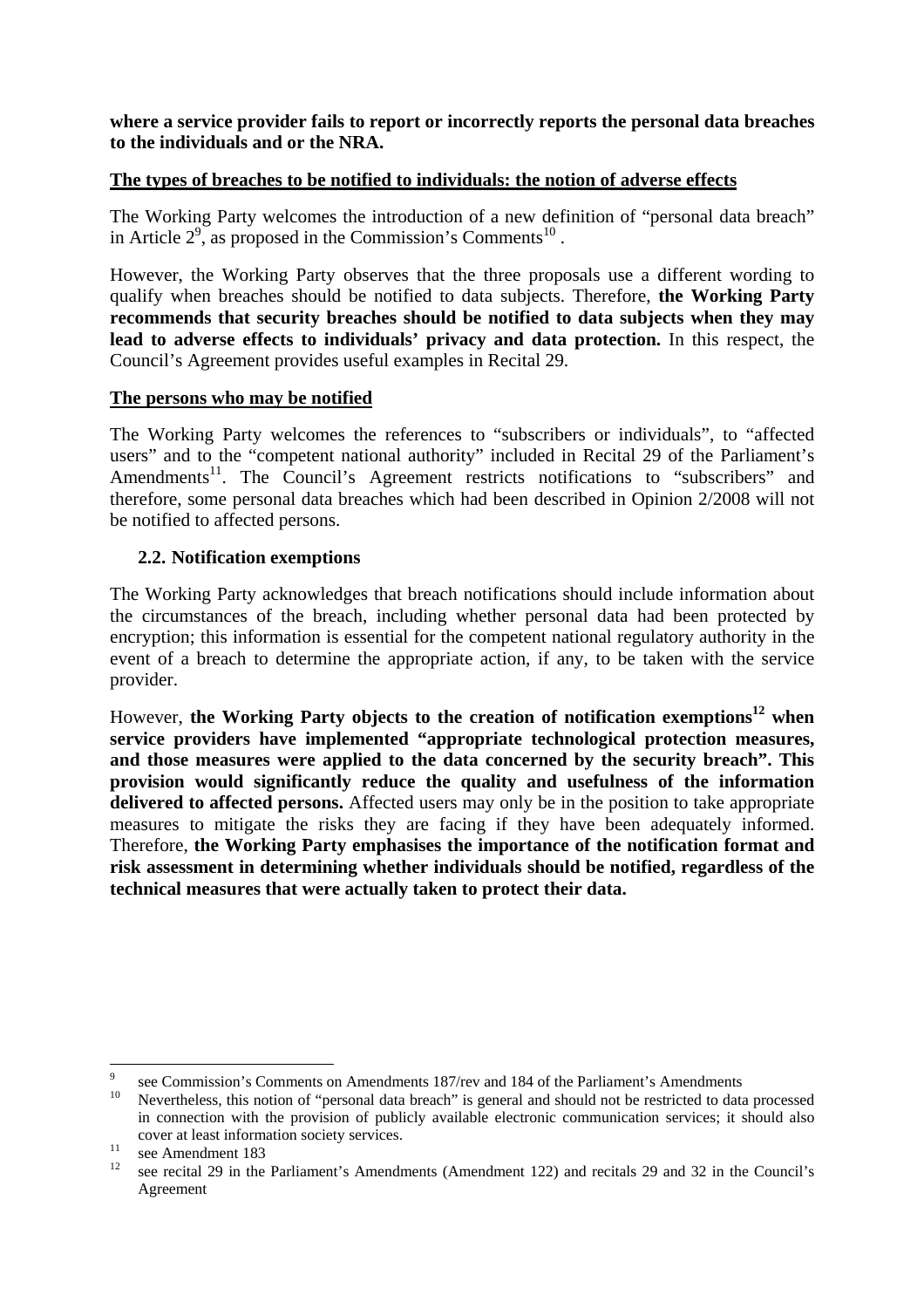## <span id="page-6-1"></span><span id="page-6-0"></span>**3. TRAFFIC DATA**

## **3.1. Processing of traffic data for security purposes**

In a new Article 6.6 (a), the Parliament, the Council and the Commission propose to create a new exemption in the ePrivacy Directive allowing for the processing of traffic data for security purposes.

The Working Party is aware that "providers of security services" deploy security solutions<sup>13</sup> (such as anti-virus and anti-spam software, firewalls, or intrusion detection systems) that may require the processing of traffic data for the purpose of securing personal data of the users and protecting the service itself. Nevertheless, it is concerned that the current wording might lend legitimacy to large scale deployment of deep packet inspection<sup>14</sup>, both in the network and in user equipment such as ADSL boxes, while the current legal framework already details the cases in which traffic data may be processed for security purposes.

Indeed, the legal grounds allowing for the processing of traffic data by publicly available electronic communication services and for the processing of personal data by data controllers are laid down in Article 6 of the ePrivacy Directive as well as Article 7 and 17 of the Data Protection Directive. The extent to which personal data may be processed for the legitimate interests pursued by the controller is detailed in Article 7 (f) of the Data Protection Directive; it must not override the interests for fundamental rights and freedoms of the data subject. Article 17 of the Data Protection Directive also places an obligation on the data controller *"to implement appropriate technical and organizational measures to protect personal data against accidental or unlawful destruction or accidental loss, alteration, unauthorized disclosure or access… and against all other unlawful forms of processing"*. The measures adopted must also be proportionate to the risks represented by the processing and the nature of the data to be protected.

The Working Party also underlines that the scope of Amendment 180 of the Parliament's Amendments has been clarified in the Commission's Comments. **The Working Party takes note that the wording proposed by the Commission establishes beyond all doubt that the processing of traffic data falls within the scope of the Data Protection Directive.** Therefore, providers of security services shall notify the national Data Protection Authorities whenever it is required, and ensure that the rights of the persons can be exercised.

Finally, the Working Party recalls that the processing of traffic data for security purposes is already carried out in Member States where specific measures were adopted pursuant to Article 15 (1) of the ePrivacy Directive which allows Member States to adopt legislative measures waiving the principle of anonymisation or deletion of traffic data<sup>15</sup> when they are no longer needed for the purpose of the transmission of the communication to prevent unauthorised use of the electronic communication system.

For the reasons invoked above, **the proposal for a new Article 6(6a) is unnecessary.** 

 $13$ <sup>13</sup> either in terminal equipment of the user or in the network

<sup>&</sup>lt;sup>14</sup> deep packet inspection allows for very invasive tracking and tracing of user behaviour

laid down in Article  $6(1)$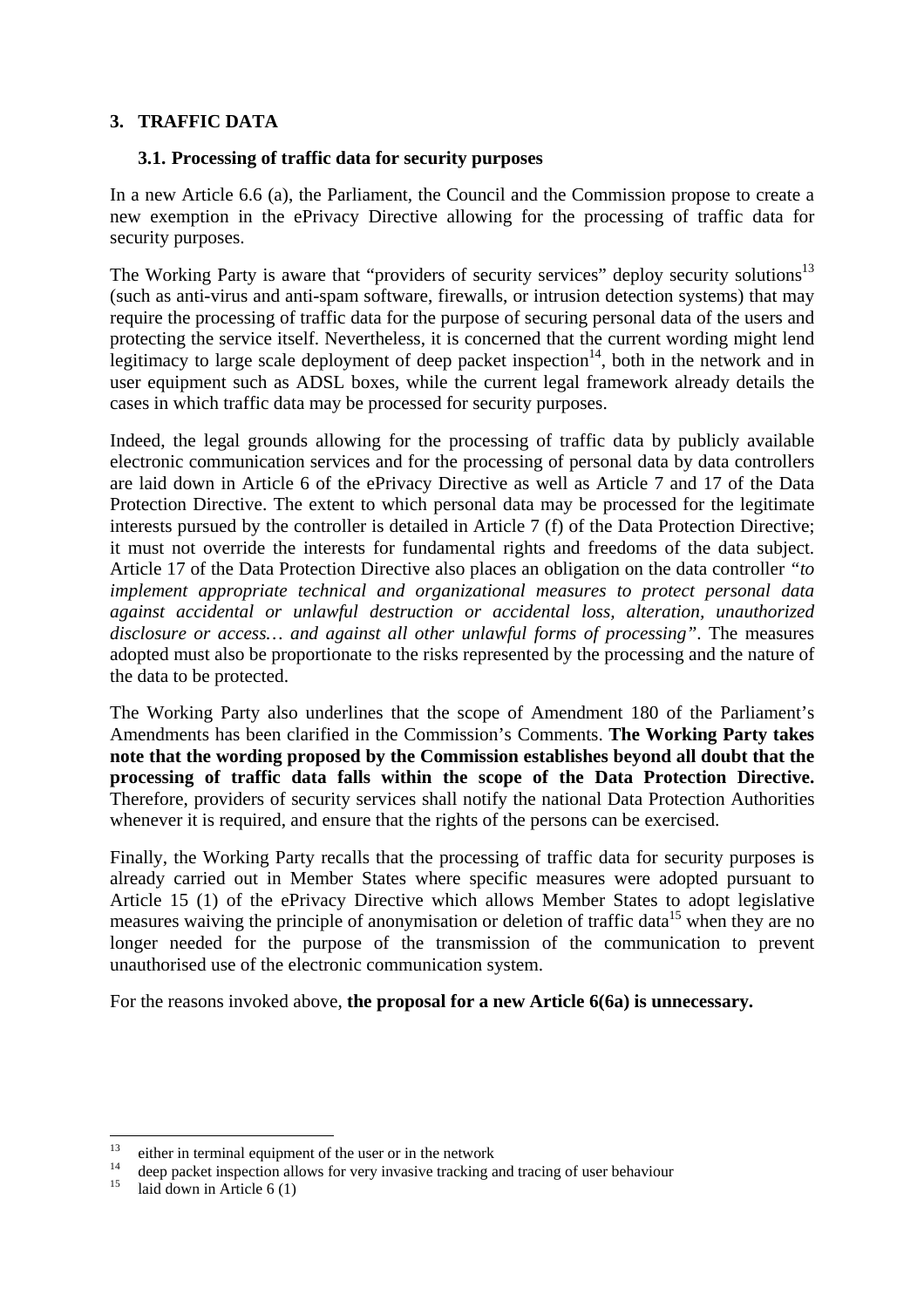## <span id="page-7-0"></span>**4. IP ADDRESSES**

The Parliament and the Commission propose to introduce a new Recital (27a) on IP addresses $^{16}$ .

The Working Party welcomes the wording proposed in the Commission's Comments when it makes specific reference to its work. However, the Working Party does not support the proposal to make an explicit reference to this issue in a directive.

In this respect, it re-emphasises its earlier Opinion<sup>17</sup> that unless the service provider "*is in a position to distinguish with absolute certainty that the data correspond to users that cannot be identified, it will have to treat all IP information as personal data, to be on the safe side"*.

IP addresses relate to identifiable persons in most cases. Identifiability means identifiable by the access provider or by other means, with the help of additional identifiers such as cookies or in interactions with internet services with which the data subject is identified explicitly or implicitly.

Recital 26 of the Data Protection Directive clearly specifies that to determine if a person is identifiable, *"account should be taken of all the means likely reasonably to be used either by the controller or by any other person to identify the said person"*.

The definition of personal data in the Data Protection Directive refers to data 'relating' to a person, and IP addresses are commonly used to distinguish between users to whom should be applied a different treatment for example in the context of targeted advertisement serving or profile creation.

While the Working Party is prepared to assist the Commission in undertaking the work on IP addresses suggested by the Parliament<sup>18</sup>, it agrees with the Commission that a substantive provision of a directive is not the most suitable way of addressing this issue, and that a reporting obligation referring to 'purposes not covered by this Directive' is not appropriate.

# <span id="page-7-1"></span>**5. INFORMATION OF DATA PROTECTION AUTHORITIES**

In its first reading, the Parliament adopted amendment 136 on Article 15 of the ePrivacy Directive, which was then amended in the Commission's Comments. This proposal would create an obligation for all providers of telecommunication services and networks and all providers of information society services to report to the competent data protection authority any request "received pursuant to paragraph  $1^{1,19}$  and an obligation for this authority to investigate each request and report back to the appropriate judicial authorities if it deems that the relevant provisions of national law have not been complied with."

The proposed reporting is a useful addition in the interest of greater transparency and control by regulatory authorities. But while this provision would strongly enhance the supervision and enforcement capabilities of the data protection authorities thus contributing to an improved application of lawful access to the information, it would also create an administrative burden, both for the companies involved and for the data protection authorities. With this respect, the Working Party is concerned by the need to monitor the growing number of requests by

<sup>16</sup> <sup>16</sup> amendment 185 of the Parliament

<sup>17</sup> Opinion 4/2007 on the concept of personal data and the Opinion on data protection issues related to search engines<br>
<sup>18</sup> in Amendments 139 and 186/rev

which describes data retention obligations formalized in the Data Retention Directive (2006/24/EC)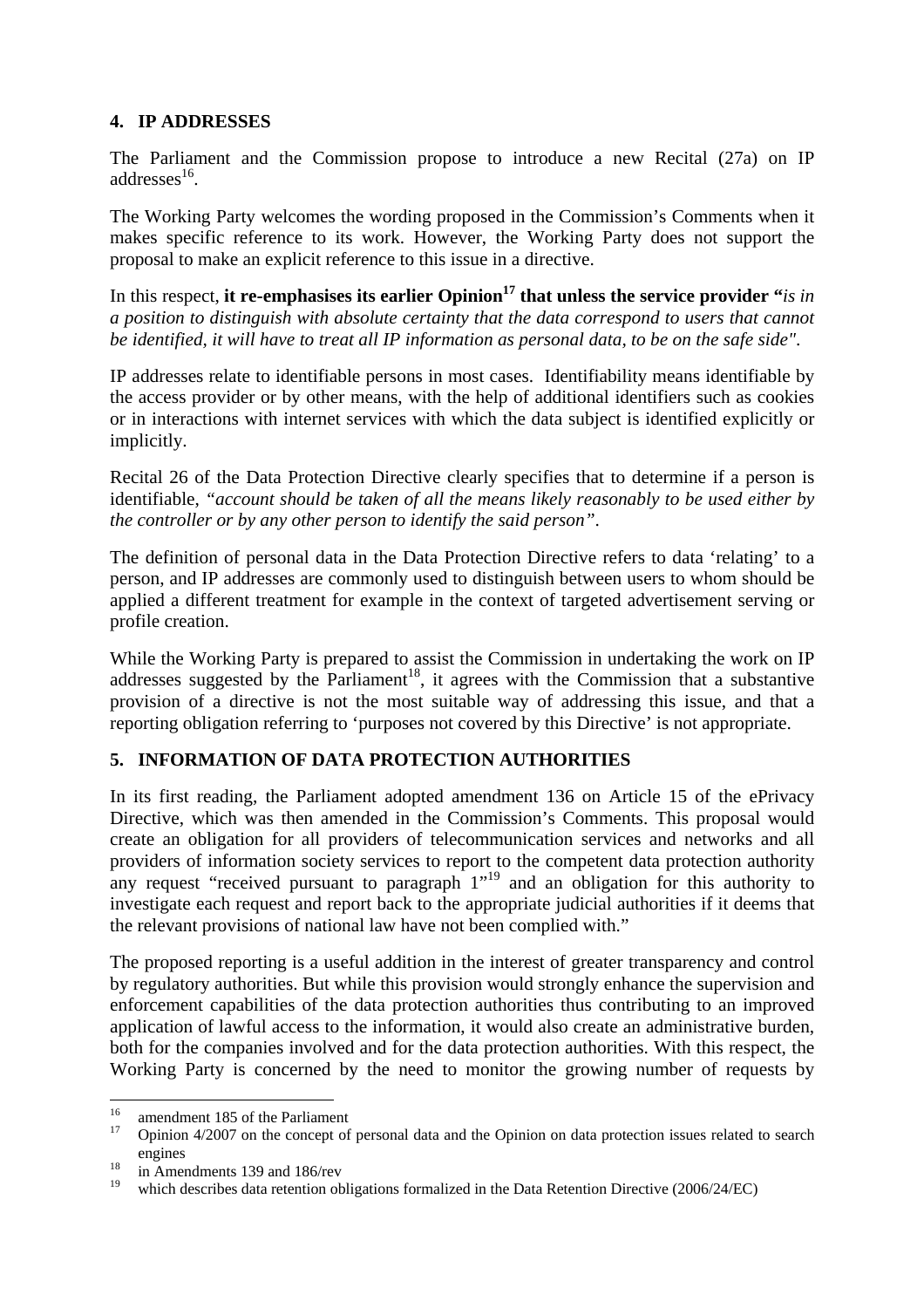judiciary authorities<sup>20</sup> and by the new responsibility for data protection authorities to control every single judiciary investigation, which requires a substantial increase of the financial and personnel resources of these authorities.

Therefore, **the Working Party suggests that such reporting could be done only once a year. It could include details about internal procedures used to answer the requests for access to users' personal data, the number of requests received, the legal justification invoked, and the problems encountered, if any.** It is also essential that such reporting obligation would be harmonised and detailed on a EU level.

## <span id="page-8-0"></span>**6. UNSOLICITED COMMUNICATIONS**

Amendment 131 of the Parliament provides clarification that MMS and similar technologies are covered by the definition of 'electronic mail' given in Article 2(h).

Firstly, the Working Party observes that Recital 40 of the ePrivacy Directive already clarifies that SMS fall within the definition of  $e$ - mail<sup>21</sup>.

Secondly, it is necessary to adapt Article 13 (1) to emerging technologies, following the principle laid down in Recital  $4^{22}$ . The current wording of Article 13.1 makes the assumption that the person is already connected to the network on which the communication (for instance a call or an email) is conveyed. It does not cover cases where a solicitation would ask a user to connect to a network that serves advertisements exclusively. This may typically be the case in Bluetooth marketing applications.

Therefore, the Working Party welcomes the clarifications provided in the Commission's Comments to the scope of Article 13 concern mainly the use of the word "communication" and the new Recital referring to "similar technologies'. This ensures that prior consent is required in Bluetooth marketing applications, thus taking into account the observations made by the Working Party in its Opinion 2/2008 on the "need to protect users of short range wireless media against unsolicited communication as defined in Article 13". An explicit reference to Bluetooth could also be included in Recital 40.

Thirdly, the Working Party recalls its observation of Opinion 2/2008 about the use of the term "subscriber" in Article 13, and takes note with satisfaction of the wording proposed in the Council's Agreement.

Lastly, the proposal by the Council to amend Article 13 (2) by adding the phrase "at the time of the collection of the contact details" is also very useful since it gives unequivocal information about the moment when users shall be able to object to the use of their electronic contact details for direct marketing purposes.

<sup>20</sup> 

<sup>&</sup>lt;sup>20</sup> many telecommunication operators receive several hundreds of requests per day<br><sup>21</sup> which is defined in Article 2(h) of the e-Privacy Directive<br><sup>22</sup> which states that the e-Privacy Directive has "to be adapted to deve for electronic communications services in order to provide an equal level of protection of personal data and privacy for users of publicly available electronic communications services, regardless of the technologies used"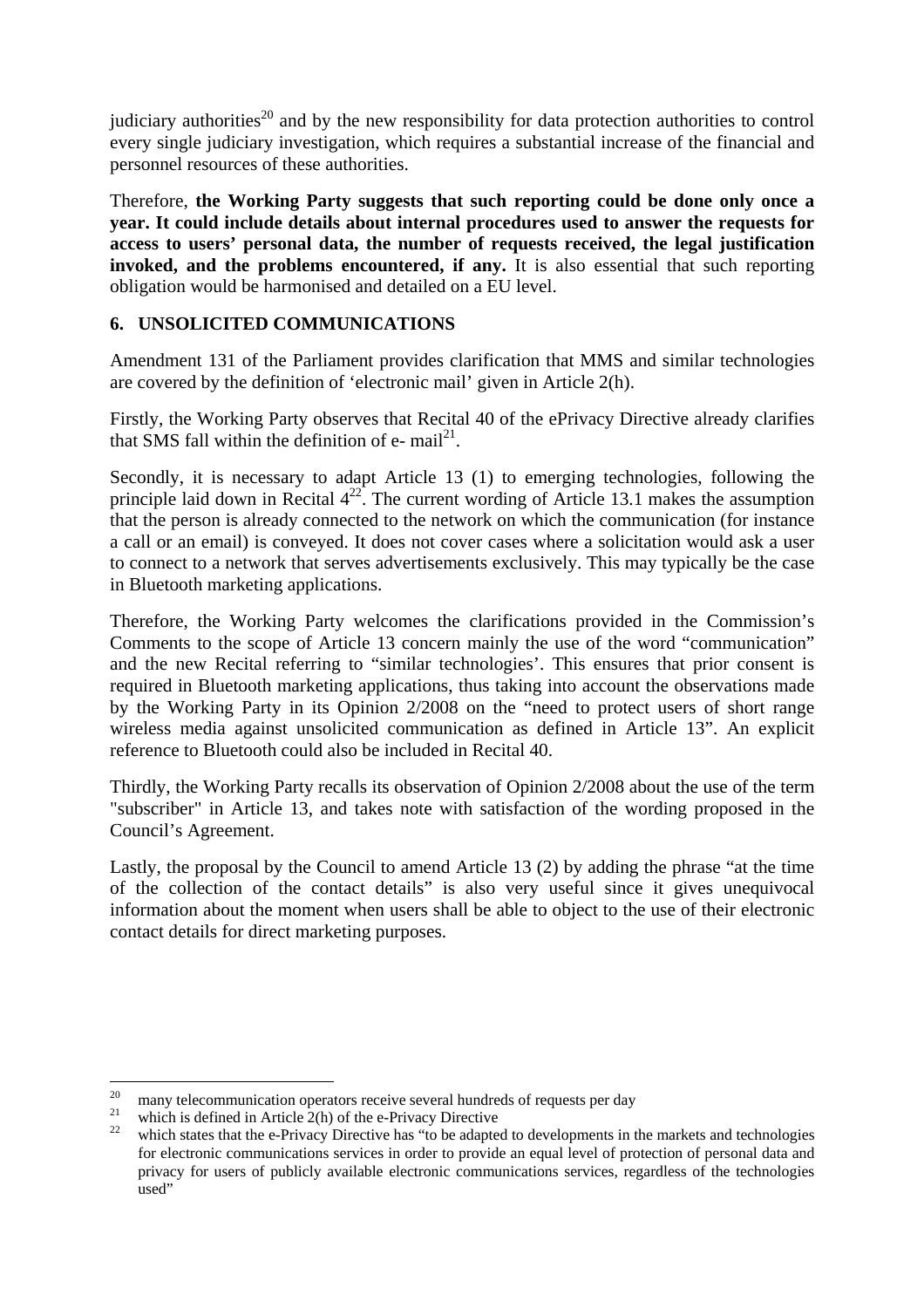#### **7. BROWSER SETTINGS**

**The Working Party strongly objects to the amendment 128 adopted by the Parliament, stating that default browser settings would be a means to provide prior consent.** Even though this amendment was included in the Commission's Comments and the Council's Agreement, the Working Party wishes to comment on this amendment.

Aside from the formal problem of creating such technology-specific language in the Directive, the Working Party is concerned about the erosion of the definition of consent and a subsequent lack of transparency.

Most browsers use default settings that do not allow the users to be informed about any tentative storage or access to their terminal equipment. Therefore, default browser settings should be "privacy friendly" but cannot be a means to collect free, specific and informed consent of the users, as required in Article 2 (h) of the Data Protection Directive.

With regard to cookies, the Working Party is of the opinion that the controller of the cookies should inform its users in its privacy statement and may not rely on (default) browser settings. Also, the chosen wording is not limited to the current issue of cookies, but implies any other new technology that could be used to track the users' behaviour using their browser.

#### <span id="page-9-1"></span>**8. LEGAL ACTION BY INDIVIDUALS AND LEGAL PERSONS**

The Working Party supports the Parliament's proposal<sup>23</sup> to introduce in Article 13 (6) **the possibility for "any individual or legal person to take legal action in case he was affected by infringements of national provisions adopted pursuant to the ePrivacy**  Directive".

This provision will undoubtedly strengthen user rights and contribute to the development of better security practices among industry players.

## <span id="page-9-2"></span>**9. OTHER ISSUES**

Finally, the Working Party takes note with satisfaction:

- that the legislator intends to punish phising practices<sup>24</sup>;
- that the Commission and the Council have taken into account<sup>25</sup> the Working Party's request to be consulted during the comitology procedure set forth in Article 4 (4);
- that it has been included in the consultation process provided for in Article 15a (4);
- <span id="page-9-0"></span>- that it will be consulted in preparation of the report on the application of the revised ePrivacy Directive<sup>26</sup>:
- that the Commission, the Council and the Parliament wish to clarify that the ePrivacy Directive applies to emerging technologies, such as  $RFID^{27}$  or NFC, which rely on contactless identification devices using radio frequencies.

 $23$  $\frac{23}{24}$  in amendment 133

<sup>&</sup>lt;sup>24</sup> see amendment 132 of the Parliament

<sup>&</sup>lt;sup>25</sup> in its comment to amendment 127 of the Parliament

<sup>&</sup>lt;sup>26</sup> see Amendment 139 and 186/rev of the Parliament

in Article 3 and recital 28